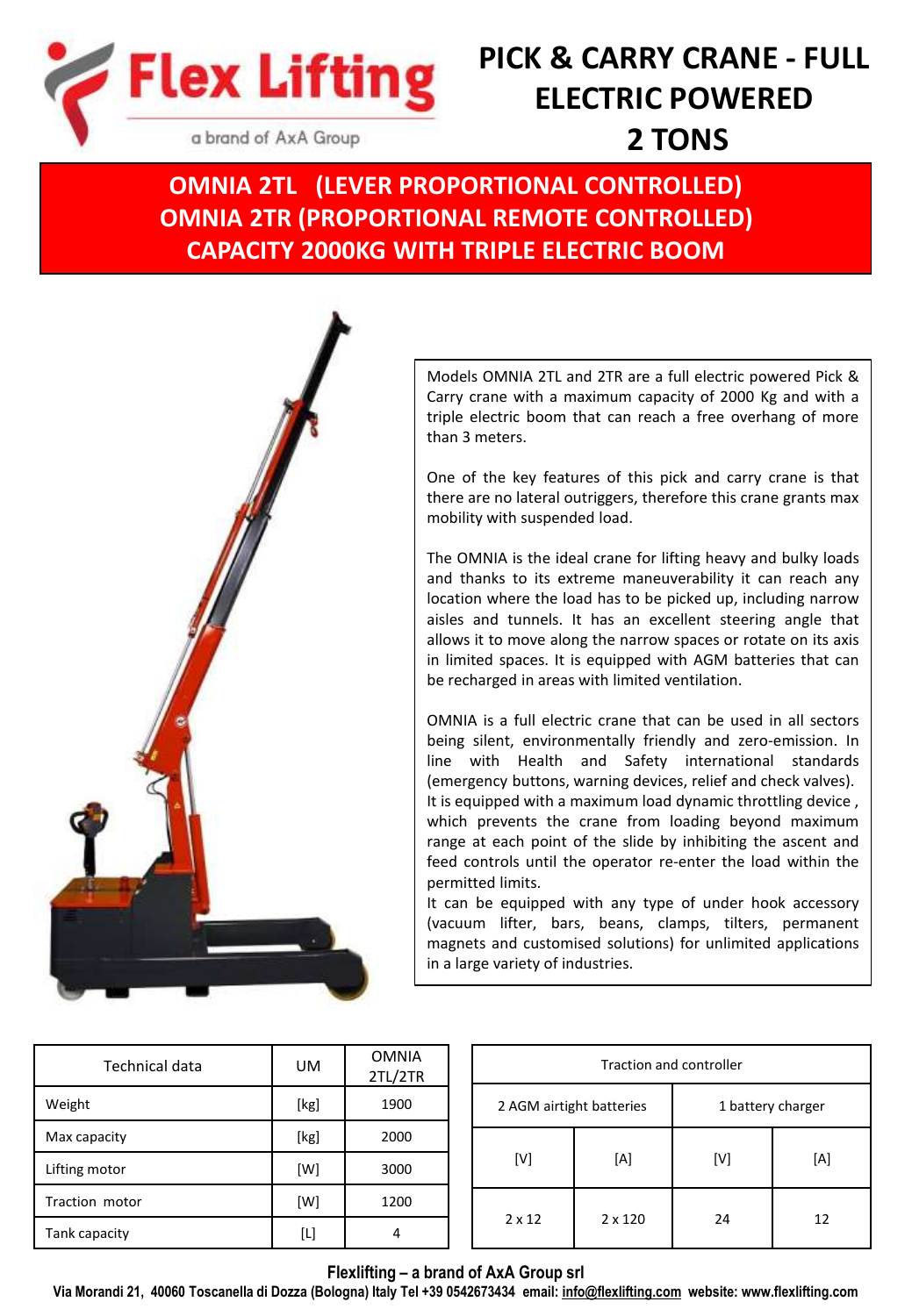

## **OMNIA 2TL / OMNIA 2TR CAPACITY 2000 KG LOADING CHART**



**Flexlifting – a brand of AxA Group srl Via Morandi 21, 40060 Toscanella di Dozza (Bologna) Italy Tel +39 0542673434 email: [info@flexlifting.com](mailto:info@flexlifting.com) website: www.flexlifting.com**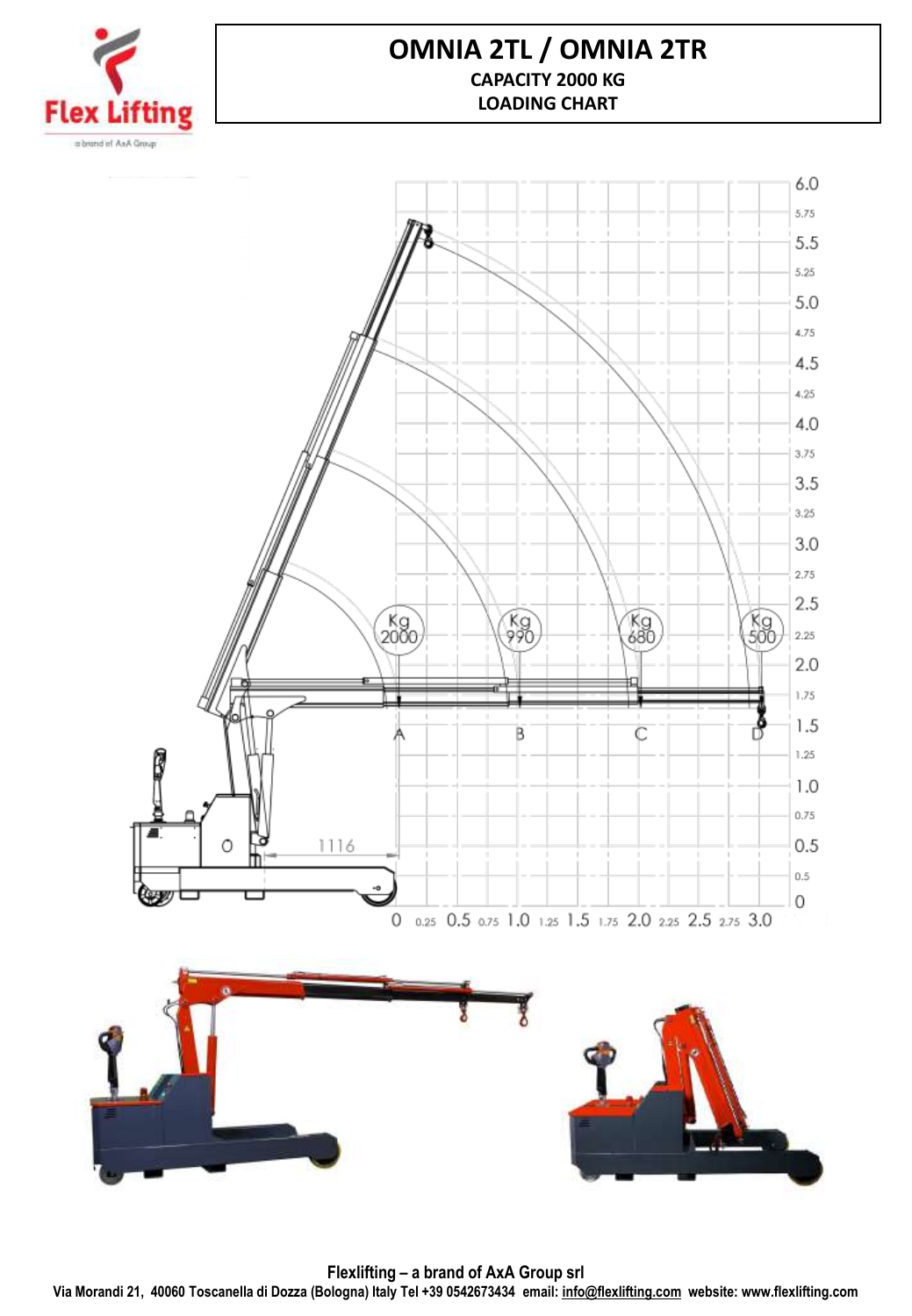

## **OMNIA 2TL / OMNIA 2TR**

**CAPACITY 2000 KG WITH TRIPLE ELECTRIC BOOM**

## **TILLER ARM**

**Maximum ergonomics :** the operator can firmly grip the tiller handles with both hands **Safe driving** : Tiller arm safety switch disables operation in non-allowed positions **Slow/fast speed :** 2-speed driving Slow mode of 1.5 km/hr ideal for tight spaces and to safely move the load Standard speed of 3.0 km/hr to drive the crane along long distances **Audible motion warning device :** Horn with anti-noise polyester axial capacitor Anti-crush belly button: anti-crush button with automatic reversing switch to ensure the safety of the oper operation

**2 butterfly controls:** for forward travel and backward travel controls

## **CONTROLS, WARNING LIGHTS AND STANDARD FEATURES**

2 position **key switch** ; **emergency button** ; **Green indicator light** showing maximum load position and the upward/downward motion and extension & retraction motion are active; **Red control light** showing maximum load capacity (when the red light is activated is not possible to lift the load and extend the jib ); Indicator showing the **battery charge level**; **Schuko socket** for 220V charge ; Visual

warning **LED beacon**; 24V **intermittent buzzer** when the crane is moving to increase operator safety; **Storage compartment.**

**OMNIA is equipped with proportional control levers with adjustable speed It is equipped with proportional control levers as follows :**

- **1) Lever that controls the jib upward/downward motion**
- **2) Lever that controls the jib extension & retraction**

**OMNIA 2TR is equipped with remote control with proportional and adjustable speed . The remote control handle is equipped with a button , that allows you to activate the proportional control mode.**

**1) Lever that controls the jib upward/downward motion 2) Lever that controls the jib extension & retraction**



#### **BUILT-IN CHARGER**

**Pulse model** with single phase 220V high frequency input voltage and 24V output voltage. Microprocessor indicator with relay for lifting block. **3 LEDs** that indicate the operating status. **Remote RBC indicator** for displaying the charging phase of the battery charger.



### **DYNAMIC LOAD LIMITER**

System for preventing overloading in each position of the extension that activates a mechanism that blocks the upward and extension motion (red light) ensuring the functionality of the crane in absolute safety and that signals (green light) when the crane returns to allowed position, re-enabling the controls.



### **POWER DRIVE**

AC **traction motor** with recovery braking. Permanent magnet **drive wheel**  in direct current 24V 700W; high frequency **MOSFET controller**.



**Flexlifting - a brand of AxA Group srl**

**Via Morandi 21, 40060 Toscanella di Dozza (Bologna) Italy Tel +39 0542673434 email: [info@flexlifting.com](mailto:info@flexlifting.com) website: www.flexlifting.com**